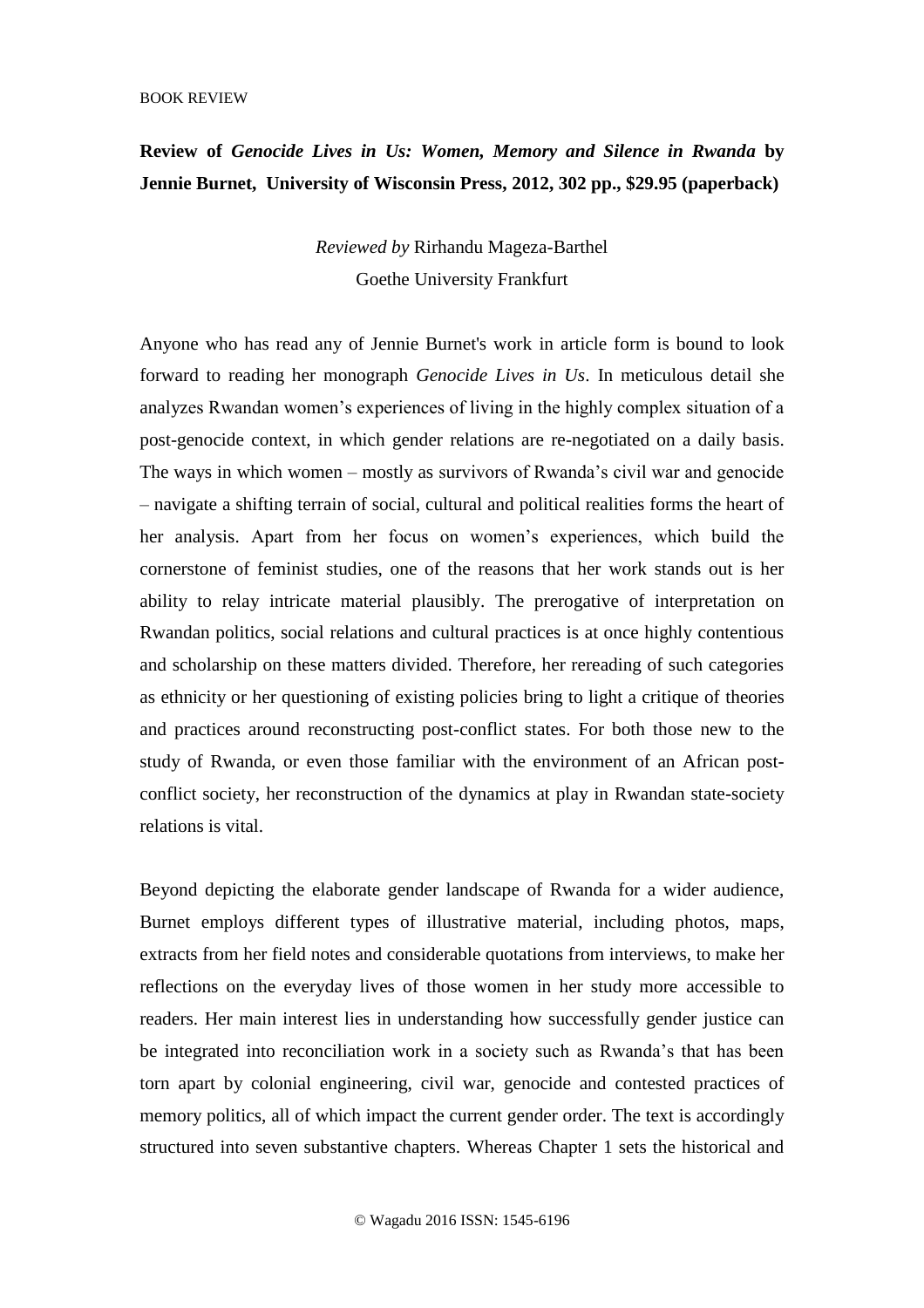social background of gender relations, conflict and politics in Rwanda to date, Chapters 2 and 3 contrast official memorialization practices and personal memory experiences respectively. How such different – yet related ways of remembering – collide with each other is shown in the havoc they have caused in the personal biographies of individual women and the operation of grassroots-based women's organizations, the latter of which have to traverse these dynamic and volatile boundaries.

"Amplified silence," the key concept introduced in Chapter 3 primarily denoting the lacking public discussion of alleged crimes by the Rwandan Patriotic Front's armed wing during the conflict, shows itself to be a coping and survival mechanism used by women caught between official narratives and personal trauma. Women's experiences of the genocide did not end when the fighting between the warring parties ended; instead, as Burnet shows at length, concerted actions to successively end the wars, to pursue and prosecute extremists and close refugee camps have resulted in a protracted aftermath. Burnet details this issue in Chapters 4, 5 and 6, in which she describes the new social categories that adapt to the new constellation of women in the roles of wives, widows and unmarried women. At first, she focuses on discussing the fate of those Rwandan women who have been marginalized in the post-genocide order. Recalling the genocide's official narrative, these women (Tutsi wives of prisoners, rape survivors and Hutu genocide widows) were not meant to exist as distinct groups. Their existence, however, illustrates how gender and ethnicity intersects in a changing society. Thereafter, in Chapter 5, she introduces the national institutions and a variety of definitions by those actors shaping the course of reconciliation politics in the country. Finally, she weaves together different practices of reconciliation. In spite of being a conflict-laden process, it should ideally be bottom-up and attentive to different forms of suffering as well as surviving. If nothing else, the post-genocide situation calls for singular approaches to nation- and state-building; it also necessitates comprehensive measures of institutionalizing reconciliation. In practice, however, reconciliation starkly differs on an individual and communal level. As a consequence, all of these different measures of remembering, of coexisting and of cohabiting should be elevated from marginal or renegade processes to being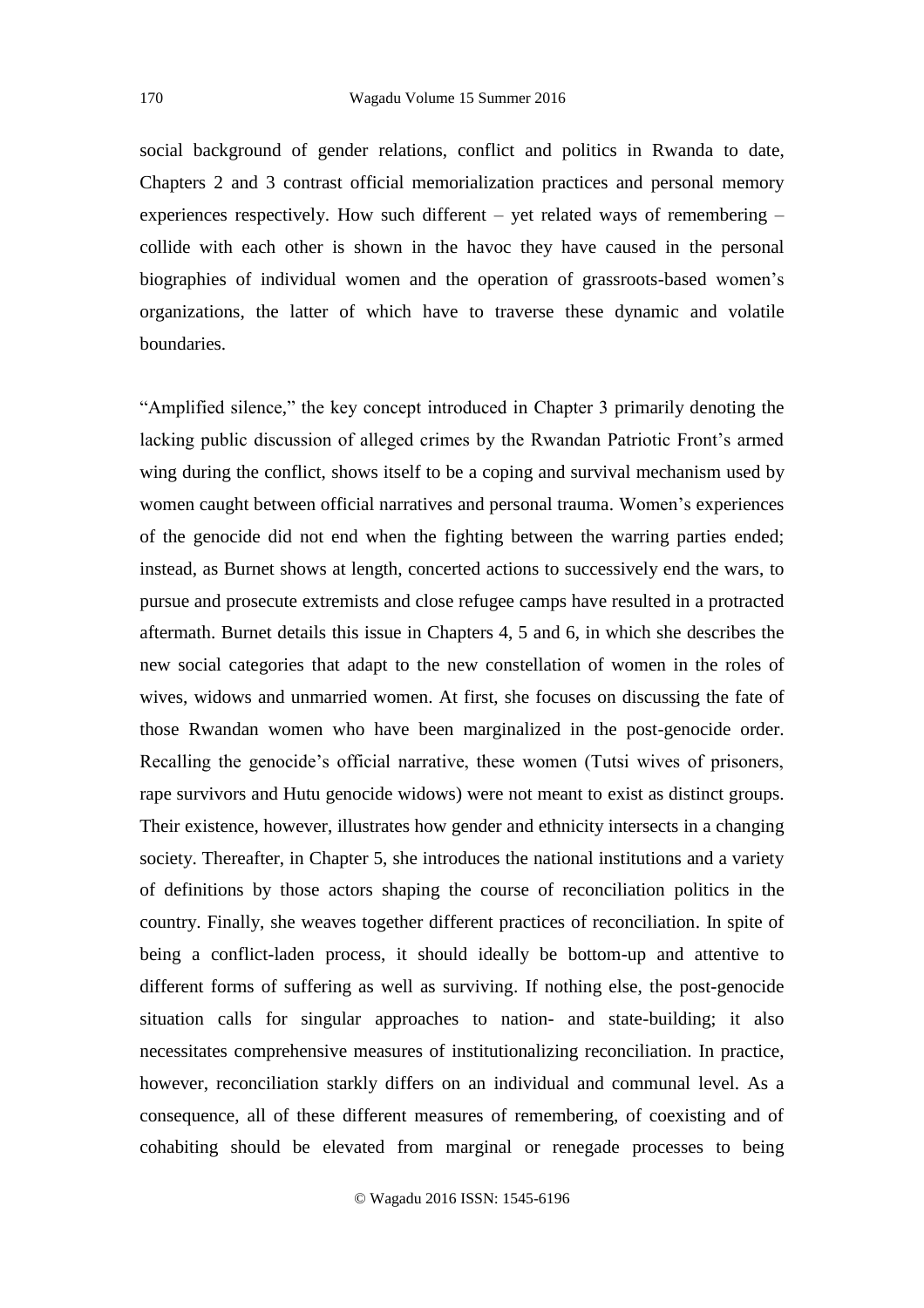recognized as integral processes of a larger socio-political project. Chapter 7, the book's penultimate chapter, describes the challenges related to reconciliation posed by mechanisms such as *gacaca* courts, where social practices meet judicial and cultural traditions. Throughout these chapters, Burnet questions the potential of achieving justice despite the practice of amplified silence.

What becomes extremely visible in Burnet's analysis, which is situated at the local and national levels, is that there is no easy solution to the massive challenge of transformation after genocide. No *simple* categories (such as those of ethnic ascription) exist to distinguish between those who belong to the new post-genocide society; neither is the highly-loaded, yet permissible, discourse (with terms such as "survivor" or "perpetrator") sufficiently adequate to describe present conflict lines. Without ever using the term "feminist", to describe her own work or that of the women and women's movement she writes about, Burnet displays all the qualities one would expect from a feminist social scientist. She draws an unmistakable connection between the private and public spheres by pointing out that the social, and in this instance cultural, is also political. Old caseload returnees, those Rwandans who had been living in exile since the politically-motivated violence of the mid-twentieth century, unless framed as part of the present elite, admittedly feature less in her work than survivors and/or new caseload returnees do. The latter group mainly constitutes those Rwandans who became displaced or were refugees towards the genocide's end and returned to their communities thereafter. Her approach is motivated with important ethical and methodological considerations, which belong to any feminist study of war and politics. It also reflects how difficult it is in practice to portray "women" as a heterogeneous group even while displaying her commitment to emancipatory goals or exposing silence as a pivotal feminist topic. Finding a way to present a differentiated picture of elite women and/or female old caseload returnees, who also have to contend with the genocide's repercussions albeit from a different social and historical setting, would have provided a means to augment state-centered perspectives. In suggesting that state and society interests diverge in the instance of

© Wagadu 2016 ISSN: 1545-6196